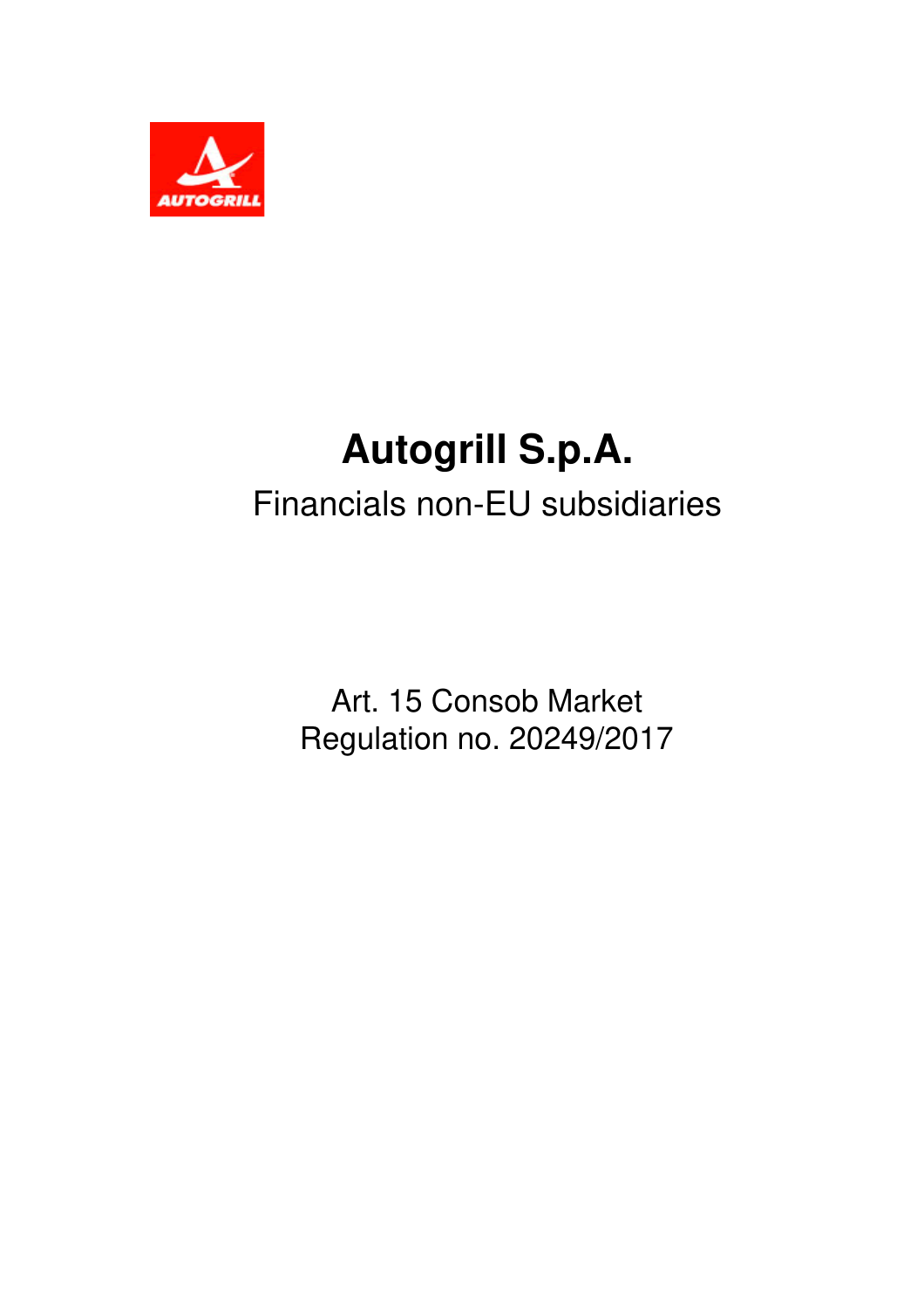## **HMSHOST CORPORATION**

| <b>Income Statement</b>                                                         | (Million \$) |
|---------------------------------------------------------------------------------|--------------|
|                                                                                 | 2021         |
| Total revenue and other operating income                                        | 1,851.4      |
| Total operating costs                                                           | (1,654.1)    |
| <b>Operating result</b>                                                         | 197.3        |
|                                                                                 |              |
| Financial income / (expense) and revaluation / (impairment) on financial assets | (80.3)       |
| Result before tax                                                               | 117.0        |
| Tax                                                                             | (49.4)       |
| <b>NET RESULT</b>                                                               | 67.6         |
| - attributable to owners of the parent                                          | 47.5         |
| - attributable to non-controlling interests                                     | 20.1         |
| <b>Statement of financial position</b>                                          | (Million \$) |
|                                                                                 |              |
|                                                                                 | 31.12.2021   |
| <b>Total current assets</b>                                                     | 372.1        |
| Inventories                                                                     | 32.2         |
| Trade receivables                                                               | 70.7         |
| Other current assets                                                            | 91.7         |
| Current lease receivable                                                        | 15.2         |
| Financial assets                                                                | 162.3        |
| <b>Total non-current assets</b>                                                 | 2,016.1      |
| Property, Plant and machinery and intangible assets                             | 1,021.6      |
| Right of use                                                                    | 850.9        |
| Other financial assets                                                          | 28.4<br>54.8 |
| Non-current lease receivable<br>Other non-current assets                        | 60.4         |
|                                                                                 |              |
| <b>TOTAL ASSETS</b>                                                             | 2,388.2      |
| <b>Total current liabilities</b>                                                | 651.4        |
| Trade payables                                                                  | 378.9        |
| Other current liabilities                                                       | 30.9         |
| Current lease liabilities                                                       | 228.3        |
| <b>Other Financial liabilities</b>                                              | 13.3         |
| <b>Total non-current liabilities</b>                                            | 1,207.3      |
| Other non-current liabilities                                                   | 72.6         |
| Non-current lease liabilities                                                   | 788.1        |
| Other Financial non-current liabilities                                         | 346.6        |
| <b>TOTAL LIABILITIES</b>                                                        | 1,858.7      |
| <b>EQUITY</b>                                                                   | 529.5        |
| Equity attributable to owners of the parent                                     | 477.1        |
| Equity attributable to non-controlling interests                                | 52.4         |
| <b>TOTAL LIABILITIES AND EQUITY</b>                                             | 2,388.2      |
|                                                                                 |              |